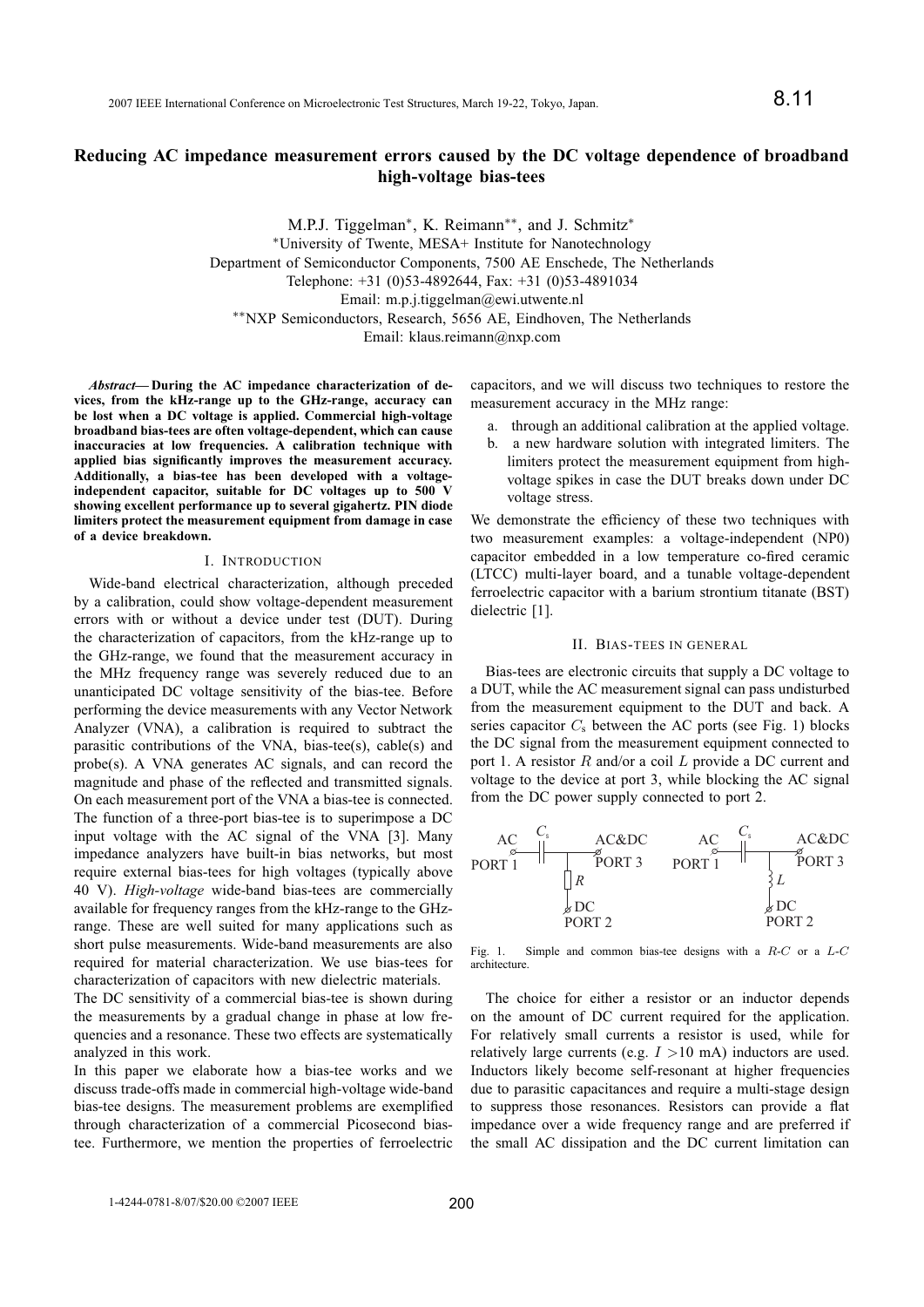be accepted.

Wide-band bias-tees need high value coupling capacitors  $C_s$ . The impedance

$$
Z_{\rm s} = R_{\rm s} + \frac{i}{\omega C_{\rm s}} \tag{1}
$$

should fulfill the relation and the reactance

$$
|Z_{\rm s}| \approx \frac{1}{\omega_{\rm c} C_{\rm s}} \lesssim 50 \ \Omega \tag{2}
$$

at the lower cut-off frequency  $\omega_c$ . The coupling capacitor will otherwise reflect most of the AC signal. The series resistance  $R_s$  models the power dissipation of  $C_s$ . It is approximately equal to the resistance of the metallic electrodes and connectors. The capacitors should be small in physical size to avoid parasitic inductances and resonances at high frequencies.

#### III. COMMERCIAL BIAS-TEES

Many commercial high-voltage wide-band bias-tees are built with capacitors with ferroelectric layers, which are much smaller in physical size compared to voltage-independent type NP0 capacitors with the same voltage rating. Albeit, this comes at the expense of a substantial voltage-dependence. The influence of a variable coupling capacitor is strongest at low frequencies when the imaginary part  $(\omega C_s)^{-1}$  becomes a significant fraction of the impedance of the DUT. At high frequencies the impedance of a ferroelectric capacitor (see equation 1) is dominated by the series resistance  $R_s$  of the metal electrode layers  $Z_s \approx R_s$ . The voltage-independence of the series resistance of the metal electrodes thus allows a voltage-independent calibration at high frequencies. The next section discusses the properties of ferroelectric capacitors in more detail, including some examples of their use in microwave circuitry.

## IV. FERROELECTRIC CAPACITOR TEST-STRUCTURES

We use bias-tees mainly to assess the performance of thin-film ferroelectric capacitors over a wide frequency range. Wide-band measurements are required for material characterization to determine dispersion caused by: leakage current effects, relaxation effects (e.g. in ferroelectric capacitors), distributed effects, electro-acoustic resonances (e.g. SAW [4], or BAW [5]), ferroelectric hysteresis effects [6] or to verify the component specifications. Wide-band biastees are most versatile and hence popular components. In ferroelectric capacitors the relative dielectric constant  $\epsilon_r$  and the loss tangent tan  $\delta$  change due to a saturation of the polarization with voltage (non-linear behavior), a change in the crystal structure with temperature and relaxation of dipoles [7]. In the low kHz frequency range, leakage currents, ferroelectric domain switching, domain wall movements, impurity atom reorientation or space charges dominate the capacitive response. At high frequencies atomic and dipole relaxations and soft phonon modes contribute to a high

dielectric constant. Determining the performance in the kHz– MHz frequency range is crucial for obtaining insight into the quality of the dielectric layers. Such tunable ferroelectric capacitors can be integrated in microwave applications such as impedance networks [8], phase shifters [9], or in RF filters [10].

To draw profound conclusions about the performance of the capacitive test structures from kHz–GHz frequency range, the measurement errors caused by a bias-tee with applied DC bias, should preferably be negligible during the characterization. Hence, the measurement errors should be reduced as much as possible.

# V. REDUCING MEASUREMENT ERRORS IN THE MHZ FREQUENCY RANGE

This sections describes two options two reduce the measurement errors caused by a voltage-dependent commercial bias-tee at low frequencies.

#### *A. An additional open calibration standard*

To demonstrate the effect of a voltage stress on the transmission path, the phase of the signal was analyzed. The phase error determines the accuracy of capacitance measurements. In the experiments an Advantest R3767CG VNA was used with external bias-tees. A commercial, very wide-band ( $f = 20$ ) kHz–18 GHz), high-voltage (max. 200 V) Picosecond 5530A-104 bias-tee [11], suited for low-current applications, was utilized. A two-port measurement setup is used and two Picosecond bias-tees were connected in series, so that the AC ports are connected to the ports of the VNA (see Fig. 2).



Fig. 2. The RF measurement setup which was used to show the phase difference over frequency before and after applying  $V_{\text{dc}} = 60 \text{ V}$ . Two commercial bias-tees Picosecond 5530A-104 were connected in series to port 1 (P1) and 2 (P2) of the VNA. The AC power of the VNA was set at  $P_{AC} = 0$ dBm.

The DC voltage was isolated from the VNA by the blocking capacitor in each bias-tee. The phase of the transmission signal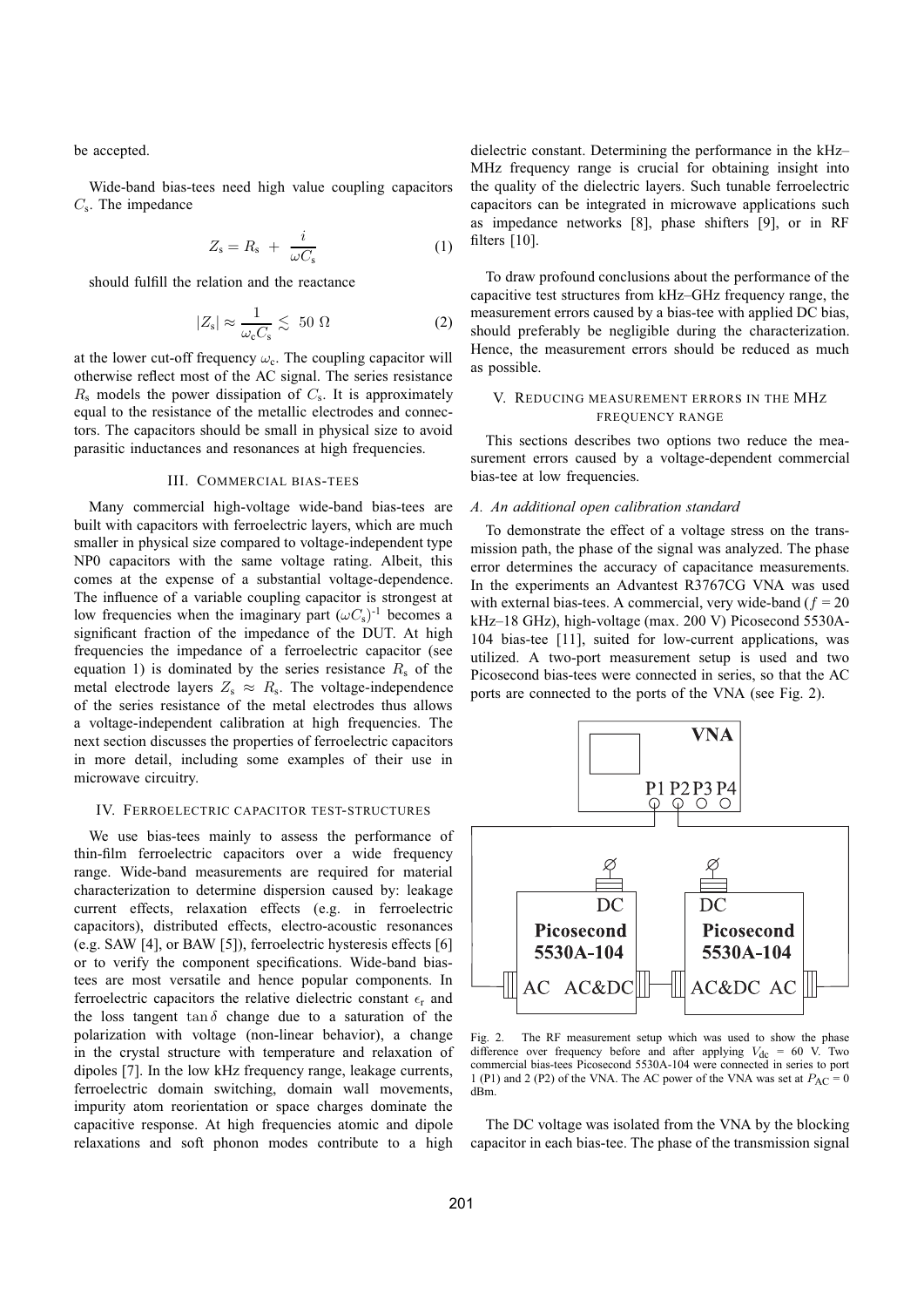$S_{21}$  was analyzed. After a short-open-load-through (SOLT) calibration the bias-tees were measured at  $V_{dc} = 0$  V and disconnected. The bias-tees were then terminated with a short or a load, after which a  $V_{\text{dc}} = 60$  V voltage-stress was applied on one of the DC voltage ports. Then the bias-tees were connected again to the RF measurement setup and the Sparameters were obtained (without DC voltage). The phase of the transmission  $S_{21}$  before the voltage stress was subtracted from the phase after stress and is depicted in Fig. 3. The effect of a DC voltage stress on the bias-tee is evident. The change in phase can be explained by two causes:

- 1. a remanent change in capacitance  $C_s$  integrated in the bias-tee causes the smooth phase increase at low frequencies. Ferroelectric capacitors are non-linear and exhibit hysteresis as mentioned in section IV.
- 2. a resonance at  $f = 3$  MHz due to an LC resonance or due to an electro-acoustic resonance of the capacitor of the bias-tee.



Fig. 3. The difference in phase over frequency before and after applying 60 V DC voltage stress. Two commercial bias-tees Picosecond 5530A-104 were connected in series to two ports of the VNA (see Fig. 2). The AC power of the VNA was set at  $P_{AC} = 0$  dBm.

The phase is critical for a measurement of the equivalent series capacitance  $C_{\text{ser}}$  of a metal-insulator-metal (MIM) capacitor with a 123 nm thick ferroelectric BST layer (see Fig. 4). A one-port  $S$ -parameter measurement was performed on a 30  $\mu$ m  $\times$  30  $\mu$ m large device electrode from the kHz frequency range up to the low GHz range, using a ground-signal-ground (GSG) probe. A SOLT calibration at  $V_{dc} = 0$  V on a Picoprobe CS-5 calibration substrate preceded the actual measurements. The Sparameters from the VNA were converted to Z-parameters [2] and the  $R_sC_s$  series capacitance model of equation 2 was used to extract  $C_{\text{ser}}$ , which equals  $C_{\text{s}}$ . The capacitance shows a typical dispersion at  $V_{dc} = 0$  V (see Fig. 4). At  $V_{dc} = 5$  V an unexpected resonance occurs at  $f = 3$  MHz. The resonances above  $f = 1$  GHz are expected acoustic resonances (BAW's) of the thin film. The measurement results in Fig. 4 demonstrate that the measurement errors with this particular bias-tee were

significant close to  $f = 3$  MHz due the voltage-dependent resonance of the ferroelectric capacitor. The effect of a change in the relative dielectric constant of the ferroelectric capacitor DUT with DC voltage is also shown.



Fig. 4. A wide-band frequency measurement of a series capacitor  $C_s$  using an R-C<sup>s</sup> model using impedance parameters at room temperature on a 30  $\mu$ m  $\times$  30  $\mu$ m ferroelectric MIM capacitor with a barium strontium titanate dielectric with a dielectric thickness of  $d = 123$  nm. The solid line shows the resonance can be removed using an extra open calibration at  $V_{dc} = 5$  V.

At low frequencies a capacitive DUT has a high impedance and hence is close to an open-circuit. An open-circuit measurement with a DC voltage before the device measurement can drastically reduce the measurement errors (see Fig. 4). The Y-parameters from the open-circuit measurement at  $V_{dc} = 5$  V were subtracted from the device measurements and the extra error contribution of the voltage-dependency of the bias-tee was successfully removed (see Fig. 4). A short-circuit and a precise 50  $\Omega$  load calibration are not possible due to the excessive DC current that would flow. Voltage-independent capacitors as calibration standards would help, but a voltageindependent bias-tee would be better. This solution will be discussed in the following subsection.

# *B. Hardware solution: development of a new bias-tee*

To reduce the measurement errors in the low frequency region, new wide-band high-voltage bias-tees with and without limiters were designed, fabricated and tested. The new hardware solution uses an NP0-type capacitor. The NP0 classification means that the capacitor has virtually no voltage and temperature dependence. For the development of the new biastee a *high voltage* 1206 (large) discrete NP0 capacitor with a custom coplanar waveguide design was used with a simple R-C architecture (see Fig. 5).

The bias-tee schematic with built-in limiters is shown in Fig. 6. The limiters were added to protect the VNA from a DC voltage spike when the DUT breaks down during measurement. If no high voltages are required during the measurements the diodes can be omitted to improve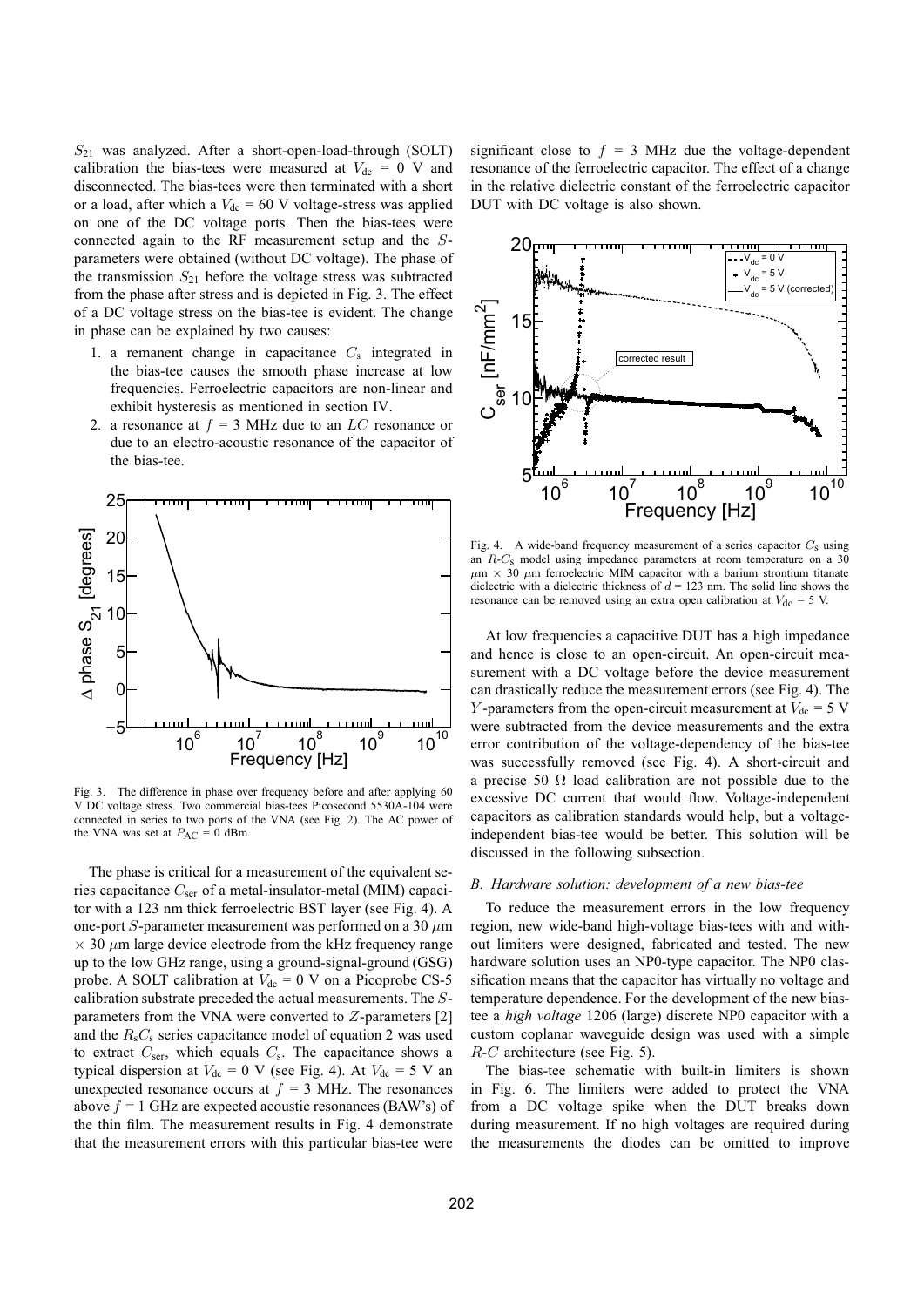

Fig. 5. A top view of the newly developed bias-tee.



Fig. 6. The schematic of the bias-tee with multiple resistors, a large capacitor, the PIN diodes and the coplanar waveguide matched to 50  $\Omega$  at which port  $1 = AC$  signal, port  $2 = DC$ -signal, and port  $3 = AC & DC$  signals.

the transmission path at higher frequencies (this will be exemplified later in Fig. 9). A Taconix RF TLX laminate substrate was used because of its very low loss (tan  $\delta = 0.0022$ ) at  $f = 10$  GHz), low and stable relative dielectric constant  $\varepsilon_r$  = 2.45, low moisture absorption (< 0.02%) and thermal and mechanical stability. A patterned copper layer (35  $\mu$ m thick) covers the upper side of the laminate; the same copper layer forms a continuous ground plane at the backside.

Three-port measurements were performed to characterize the bias-tees. The results of the new bias-tee with diodes were compared with a commercial wide-band high-voltage Picosecond 5530A-104 bias-tee. The return loss  $S_{11}$ , the reverse transmission  $S_{13}$ , and the isolation loss  $S_{12}$  are shown in Fig. 7, Fig. 8, and Fig. 10, respectively. In Fig. 9 the magnitude of the transmission  $S_{13}$  of the bias-tee with diodes and the bias-tee without diodes are compared.

The Picosecond bias-tee has a resistor of  $R = 1$  kΩ and a capacitor of  $C = 82$  nF, compared to  $R = 1$  M $\Omega$  of the new bias-tee with a  $C = 3.3$  nF. The lower capacitance of the new bias-tee has two reasons: The amount of stored energy that could damage the equipment at the higher voltage rating



Fig. 7. The return loss  $S_{11}$  of the new bias-tee with diodes was compared to the commercial bias-tee at  $V_{\text{dc}} = 0$  V with  $P_{\text{AC}} = -10$  dBm.

of 500 V is lower, and no high-value surface mount ceramic chip capacitors with NP0 characteristic were obtainable for the given physical size. The new bias-tee has a much higher resistance which results in a lower minimum level of the reflection  $S_{11}$  parameter. The capacitance of the new bias-tee, combined with the 50  $\Omega$  port resistance explains the high-pass behavior at frequencies below  $f = 100$  MHz (see Fig. 7 and Fig. 8). At higher frequencies the impedance mismatch and parasitic capacitances of the resistors and limiters increase the return loss  $S_{11}$ . The -3dB bandwidth extends from  $f = 500$ kHz–3 GHz. Note that the bias-tees without diodes have a wider bandwidth (see Fig. 9).



Fig. 8. The reverse transmission path  $S_{13}$  of the new bias-tees was compared to the commercial bias-tee at  $V_{dc} = 0$  V with  $P_{AC} = -10$  dBm.

In Fig. 10 the DC bias port isolation  $S_{12}$  is shown. The insertion loss  $S_{12}$  of the Picosecond bias-tee starts constant due to its 1 kΩ resistance, then followed by a low-pass cut-off. The  $S_{12}$  of the new bias-tee in Fig. 10 shows excellent performance up to the resonance around  $f = 3$  GHz. However, the bias-tee can still be used above the resonance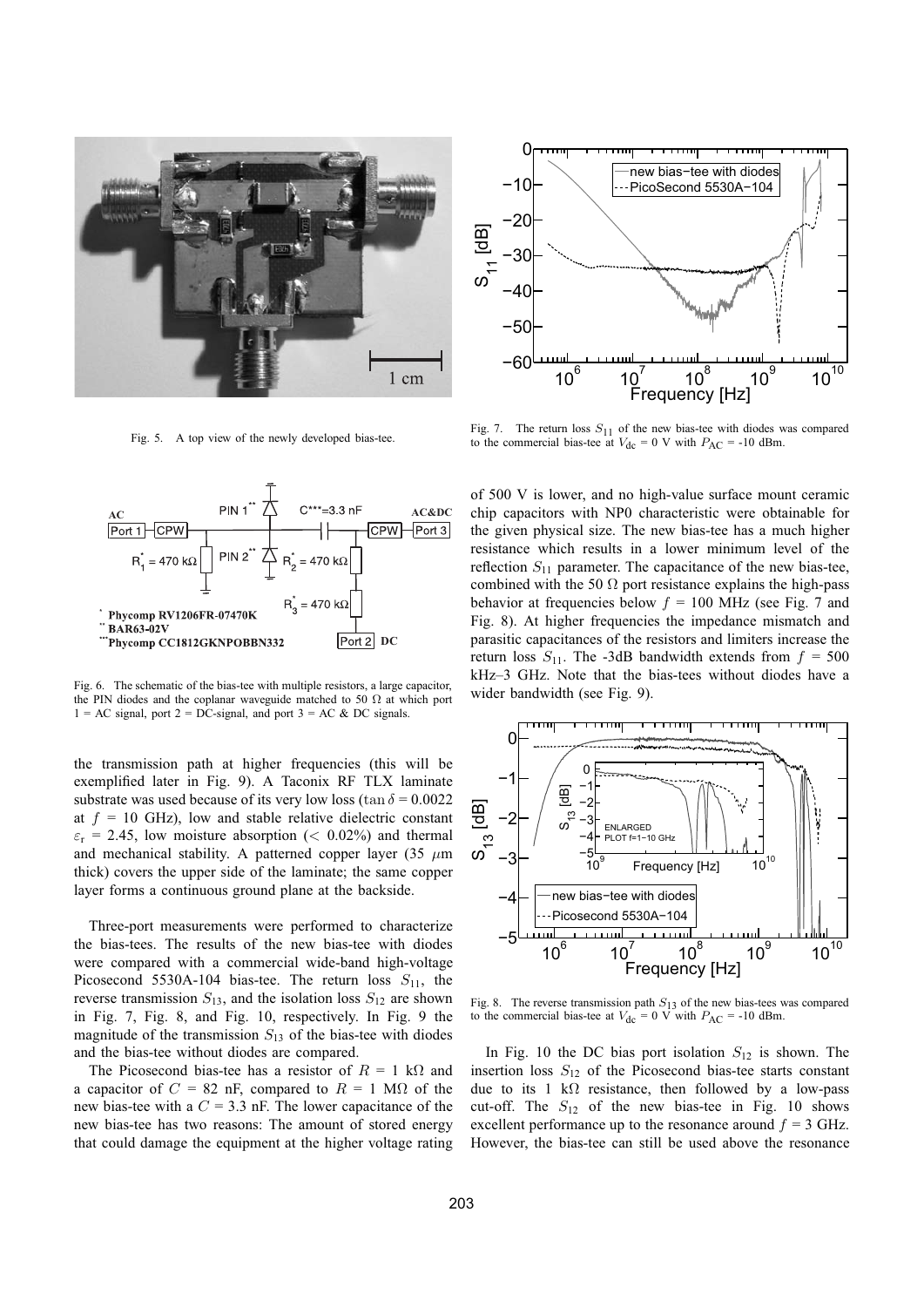

Fig. 9. The reverse transmission path  $S_{13}$  of the new bias-tees with and without diodes at  $V_{\text{dc}} = 0$  V with  $\hat{P}_{\text{AC}} = -10$  dBm.

when calibrated, but with reduced accuracy. The increase of the  $S_{12}$  at  $f = 10$  MHz is due to capacitive coupling to AC ground probably caused by the resistors and diodes.



Fig. 10. The DC bias port isolation  $S_{12}$  of the new bias-tees using a threeport measurement compared to the commercial bias-tee at  $V_{dc} = 0$  V with  $P_{AC}$  = -10 dBm at which port 1 = AC signal, port 2 = DC-signal, and port  $3 = AC & DC$  signal.

A capacitor with an  $Al_2O_3$ -based dielectric in a low temperature co-fired ceramic (LTCC) substrate was measured with the new bias-tees at high voltages varying from  $V_{dc} = 0$  to 400 V. The measurement setup is formed by a two-port measurement with one bias-tee on each port is connected to one probe each. The voltage-independent behavior of the bias-tees, with a capacitor test-structure with a value of 8.3 pF is shown in Fig. 11 with respectively  $V_{\text{dc}} = 0$  V, 200 V, 400 V, and 0 V once more. The shunt capacitor is calculated from a  $T$ -equivalent of the Z-parameters of a transmission measurement.

The newly designed bias-tee showed no voltage-dependent behavior up to 400 volt (see Fig. 11) for the NP0 capacitor embedded in an LTCC substrate. The behavior from  $f = 100$ 



Fig. 11. The NPO capacitance is determined using impedance parameters on an LTCC substrate with an  $Al_2O_3$ -based dielectric and is measured at room temperature. The plot shows that a change in DC voltage hardly influences the approximated capacitance.

MHz to 8 GHz is affected by the capacitor connections, but did not result in resonances nor any bias-dependence (not shown).

#### VI. RECOMMENDATIONS

To improve the bias-tee design further we recommend:

- vias from the top to the bottom ground planes of the laminate (on the upper part of the Fig. 6) could help to suppress resonances of the ground planes.
- the resistor at the AC port could be placed on the other side of the signal path to have a more symmetric current flow in the ground planes.
- to protect the overall circuitry from the environment a package must enclose the laminate substrate and the discrete components.

#### VII. CONCLUSION

The AC impedance measurement accuracy for device characterization with a commercial bias-tee with applied DC bias at  $f$ <10 MHz has been improved. An additional open-circuit calibration with applied DC bias can reduce the measurement errors significantly if the impedance of the DUT  $\gg$  50  $\Omega$ . Furthermore, a broadband high-voltage bias-tee with and without PIN diode limiters was designed, fabricated, and tested. The resulting bias-tee showed excellent characterization results up to several gigahertz with no voltage-dependence impact due to the bias-tee.

# ACKNOWLEDGMENT

The authors would like to thank Daniëlle Beelen (Philips Research) for the processing of the laminate, Henk de Vries of the MESA+ Test Center (University of Twente) for providing a calibration standard, the contribution of the Philips workshops, and John B. Mills (Philips Research) for proofreading this manuscript. Free samples of the laminate and the passive components were supplied by Taconix and Yager, respectively.